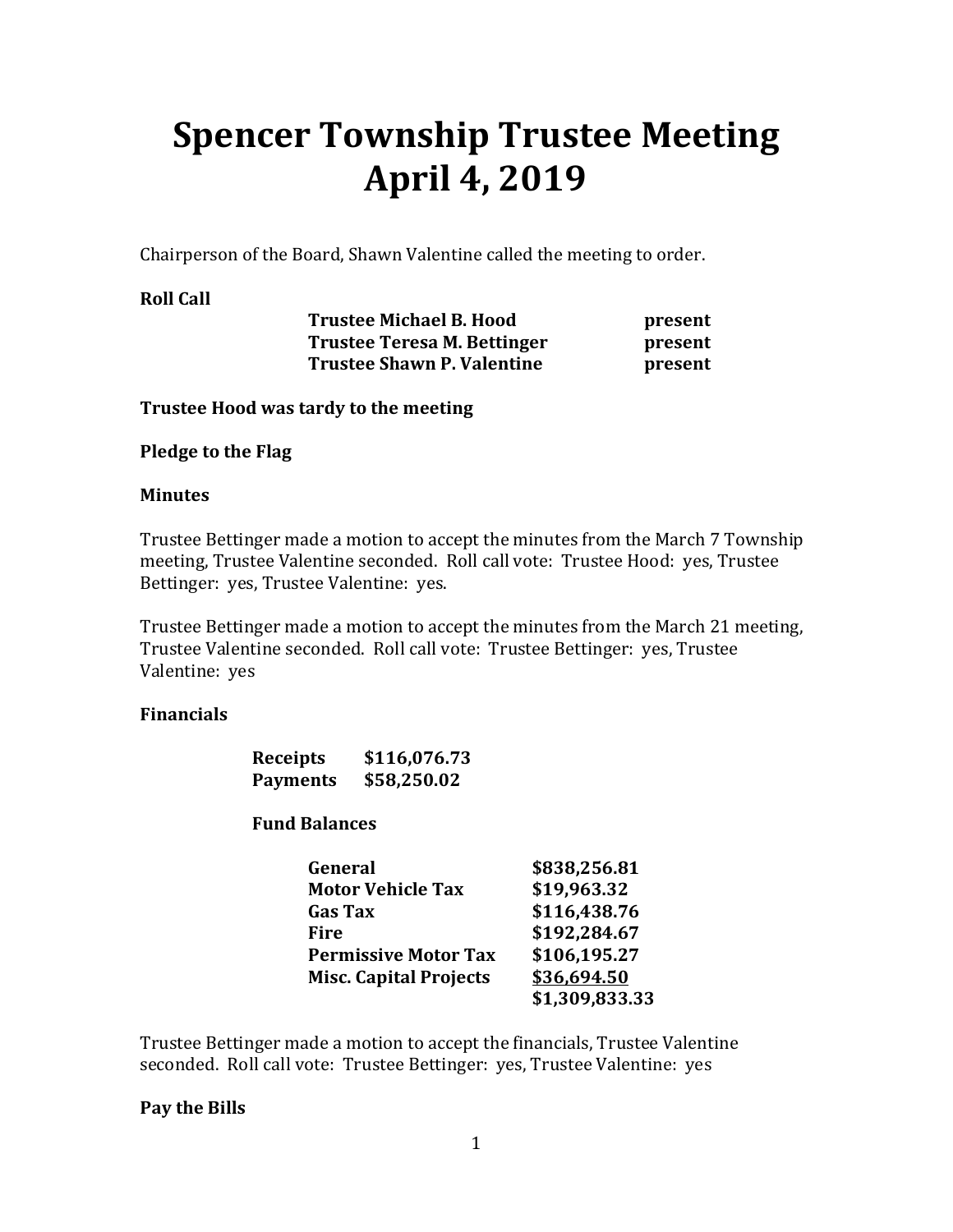Trustee Bettinger made a motion to pay the bills for the month, Trustee Valentine seconded. Roll call vote: Trustee Bettinger: yes, Trustee Valentine: yes

### **Zoning**

Pat Baum, Township Administrative Assistant, gave the report of violations issued and permits granted. A copy of the report is attached to the permanent minutes.

A request for bids to demolish the property at 9827 Oak Place will be placed in the Toledo Blade; the property is an unsafe building. Trustee Bettinger made the motion, Trustee Valentine seconded. Roll call vote: Trustee Bettinger: yes, Trustee Valentine: yes.

#### **BZA**

No meeting

### **Road**

Tim Bowes, maintenance employee, gave the report. He explained he started on March 25 and has been organizing the office and has gone on a tour of the Township.

Trustee Bettinger asked is a rough road sign that had been removed from Schwamberger Road be placed on Raab Road.

# **Fire**

No report submitted

# **JEDZ**

No meeting

# **Correspondence**

According to correspondence received from the Lucas County Board of Elections, the Spencer Township Hall will be the polling location of a special election on May 7, 2019. Township Administrative Assistant, Pat Baum, will facilitate the needs of the Board of Elections.

The Township received the Maintenance Bond from Gerken Paving Inc. for the Schwamberger Road Improvement Project.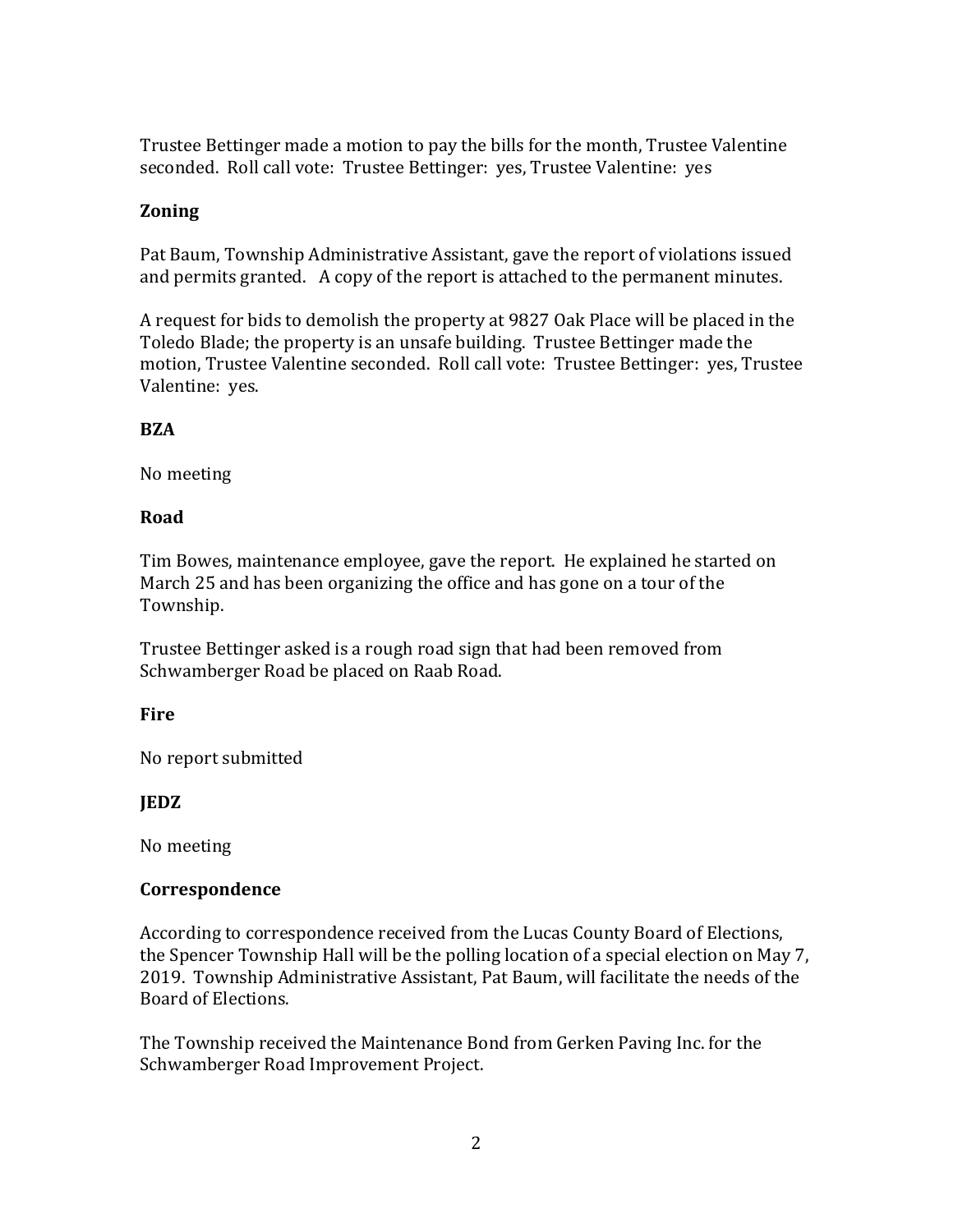The Ohio Publics Works Commission informed the Township \$386,120 has been approved for the Hill Avenue, Eber Road and Degenfelder Lane Improvements.

The Division of Liquor Control informed the Township June 1, 2019 is the expiration of all liquor permits in the Township. Every permit holder must file a renewal application.

A public hearing for large lot development rules will be held on April 9, 2019. The hearing will be held at 11:00am at the Hearing Room of the Board of Lucas County Commissioners, First Floor, One Government Center.

Lucas County Legislative Breakfast will be held April 5, 2019 at Scrambler Marie's. The Lucas County Farm Bureau hosts this event.

Dean Anderson presented his request to serve another term on the Zoning Board for Spencer Township.

Trustee Valentine explained he feels the new fuel tax Governor Devine lobbied for and is now law is unfair. He feels Spencer Township has made partnerships to lower the taxes of our residents and this is another tax increase. He urged the residents to reach out to their state representatives to voice their displeasure.

Trustee Valentine also explained Spencer Township contains many large lots. He encouraged the public to attend the public hearing if they are concerned about future development in the Township.

# **Old Business**

The Township will tentatively receive around \$200,000 for the Drennen ditch project.

#### **New Business**

Jim Baum, It consultant, was recommended to upgrade all computers to Windows 10. Trustee Bettinger made a motion to approve, Trustee Hood seconded. Roll call vote: Trustee Hood: yes, Trustee Bettinger: yes, Trustee Valentine: yes.

Trustee Bettinger suggested dumpster days in Spencer Township for sometime in May. Trustee Valentine suggested we coordinate with neighboring communities to alleviate overflow from surrounding communities dumping unlawfully in Spencer Township. Trustee Bettinger suggested residents with hardships contact the Township.

Trustee Valentine suggested a spring flyer be sent to all residents to inform them of current happenings in the Township. Trustee Bettinger made a motion to send out a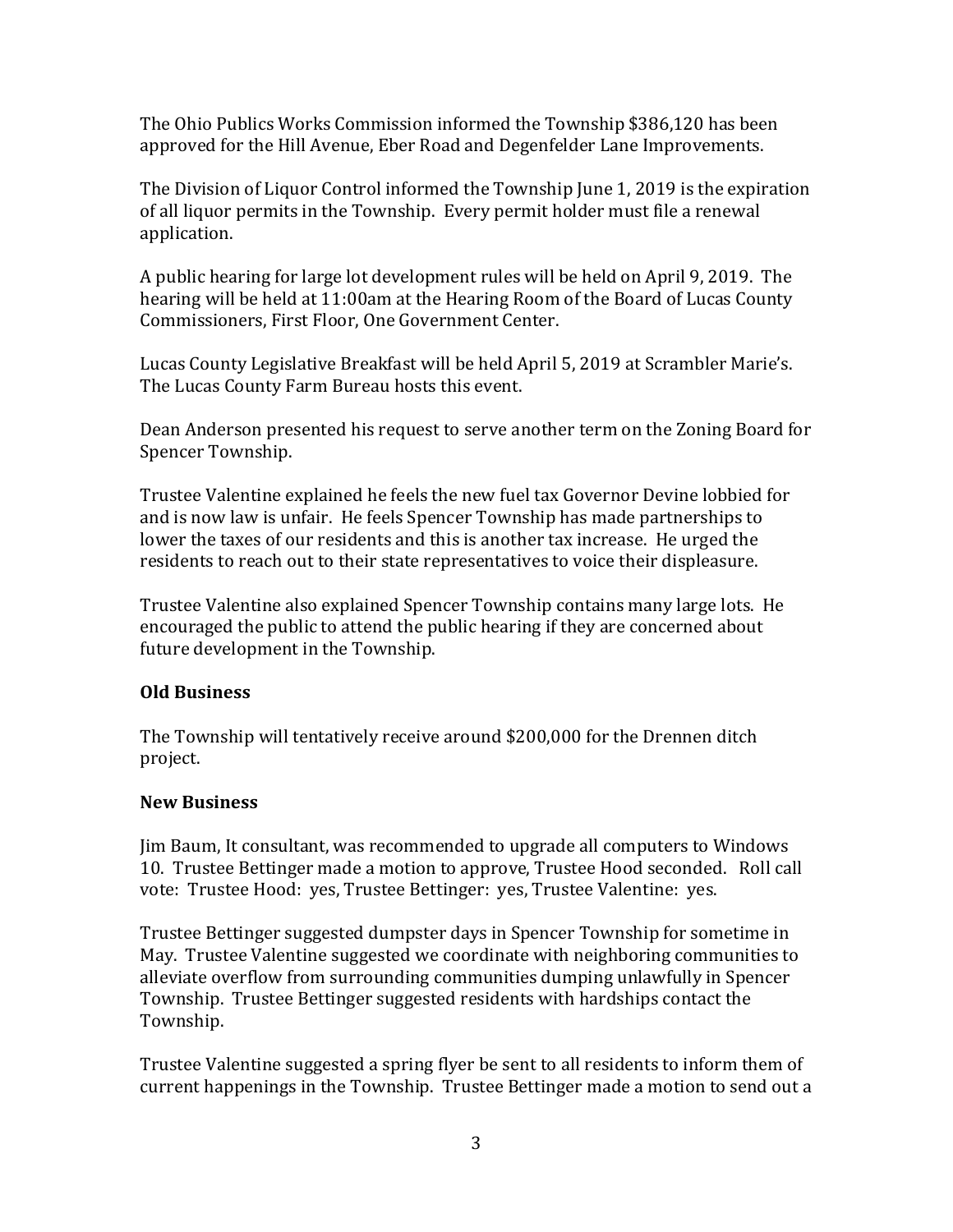flyer to inform the public, Trustee Hood seconded. Roll call vote: Trustee Hood: yes, Trustee Bettinger: yes, Trustee Valentine: yes.

Mr. Bowes will use the existing credit cards already established by the Township. The Township will issue a Menards card in his name.

The Township chose May 3rd and May 4th for dumpster days.

# **Open to the Public**

Jack Gulvas, resident, asked if the Township was going to list the properties the township purchased. Trustee Valentine explained yes. Mr. Gulvas also asked if the Township had acted on Dean Anderson's petition to the Board for renewal to the Zoning Board. Trustee Valentine explained it would not be acted upon at this time.

Jason Rames, resident, asked if the residential property recently purchased would be sold. Trustee Valentine explained eventually properties would be on the market. Mr. Rames also asked if the Township was looking to buy other properties. Trustee Valentine explained yes. Mr. Rames asked how is the Township trying to bring the property values up. Mr. Valentine explained by first ridding the Township of blighted properties. Mr. Rames commented on the Township's road conditions. He feels the money spent on buying houses could be spent on fixing roads in the Township.

Dean Anderson, resident, explained there is a 3-foot pothole on Whitehouse Spencer Road, could it be cold patched he asked. Trustee Valentine said the Township would look into it. Trustee Valentine also explained the road would be paved later this year. Mr. Anderson also expressed concern on the berm on Schwamberger Road. It could be a hazard. Trustee Valentine explained the Township would look into it. Mr. Anderson asked if Jacob Barnes is bonded through Spencer Township. The answer is no. Trustee Valentine will defer this to our legal counsel.

Mr. Anderson also asked about the polling change in the Township. (The Spencer Township Hall is now the current polling location in Spencer Township) Trustee Valentine explained multiple complaints were levied from residents. Trustee Valentine wrote a letter on behalf of residents that had been allegedly sexually harassed while trying to vote at the Spencer Neighborhood Center Trustee Valentine explained. Trustee Valentine also explained the identity of the complainants will remain private.

 Mr. Anderson asked if the property at Oak Grove is safe to purchase why is it not safe to vote?

Steven Kester, resident, he received a letter from the zoning department. He is concerned the Trustees are telling the zoning department where to inspect. Trustee Valentine explained any Trustee could bring forth issues. Mr. Kester feels he is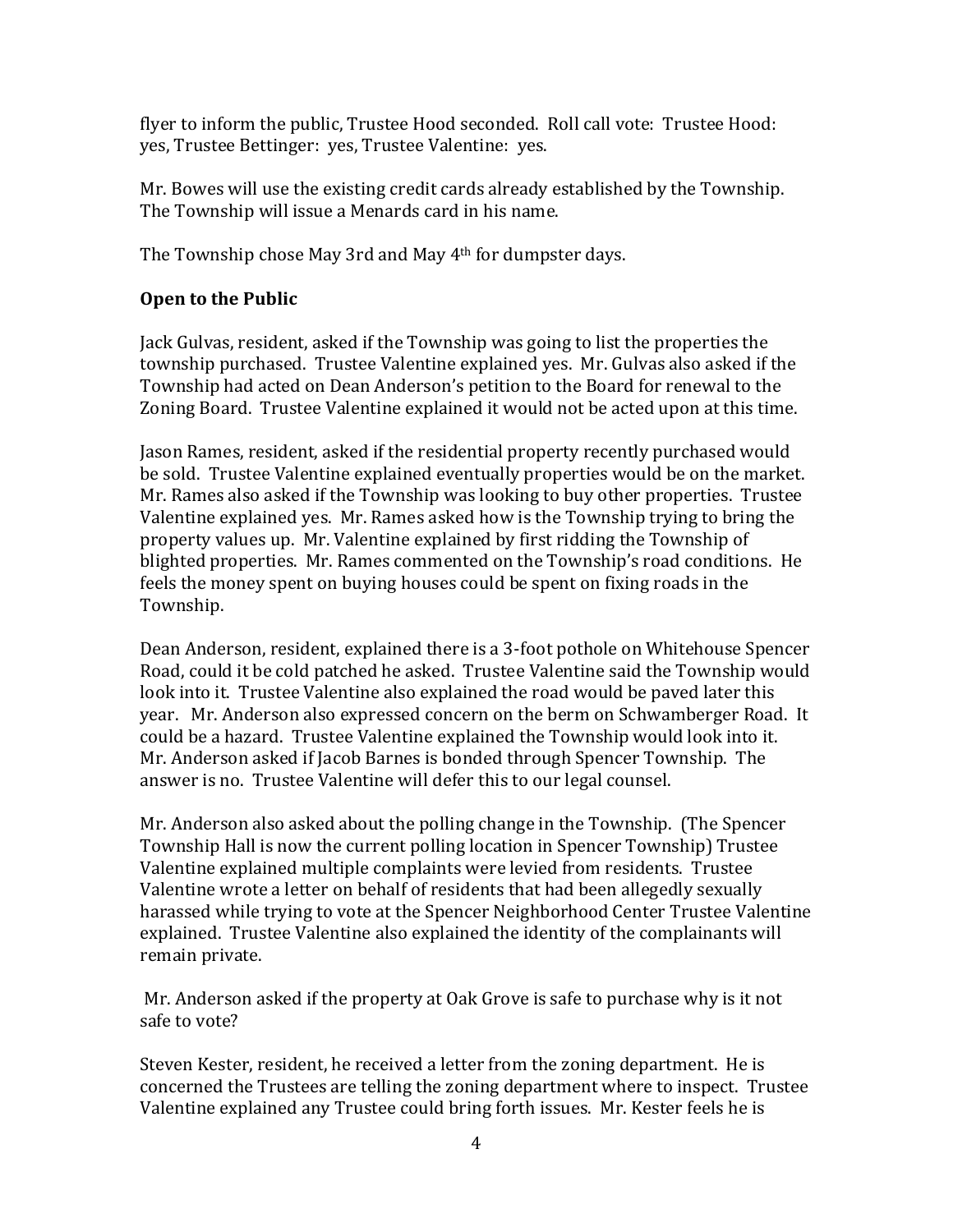being harassed about his property. Trustee Valentine explained all complaints would be investigated no matter who them come from. Mr. Kester feels that he is making marked improvements to his property and he does not understand why he is being singled out.

Trustee Hood asked about the improvements Mr. Kester made to the property. He did not understand why there was a problem on the part of the Township.

Trustee Valentine mentioned to Trustee Hood, he made a complaint last year about property on his street.

Trustee Hood mentioned the complaint on his street came from a neighbor.

Joyce Sparks, resident, voiced her concern on the changing of voting polls. She feels people without transportation will not be able to go to the polls. Trustee Valentine suggested absentee ballots. Ms. Sparks wanted to know why the location was changed, if sexual harassment is an issue, people could be harmed at the Town Hall as well. She feels she is not being listened to whenever she comes to Township meetings.

Jacky Dale, resident, questioned why was this harassment (voting poll issue) was never brought to her attention as she is the Spencer Township Neighborhood Center Director. She feels she needs to protect the seniors in her program if there is sexual harassment potential.

James Morgan, resident, informed Trustee Valentine he acted on hearsay by writing a letter to the Board of Elections because he never witnessed any type of sexual harassment. He asked Trustee Valentine why was the polling placed changed? Why not fix the problem instead of changing the polling place.

Trustee Hood stated his opinion on the matter. He explained the Township has voted at the Neighborhood Center for the past 40 years. There has never been a problem. He feels the public is saying that the convenience has been taken away. Trustee Hood explained he had no knowledge of the voting change request until he received a letter in the mail from the Board of Elections. Trustee Hood feels the police should have been brought into the matter if there was some type of sexual harassment.

Trustee Hood feels other people rights and concerns need to be brought into play.

There was heated discussion from the public when the meeting was adjourned.

Trustee Bettinger made a motion to adjourn, Trustee Valentine seconded. Roll call vote: Trustee Hood: abstain, Trustee Bettinger: yes, Trustee Valentine: yes.